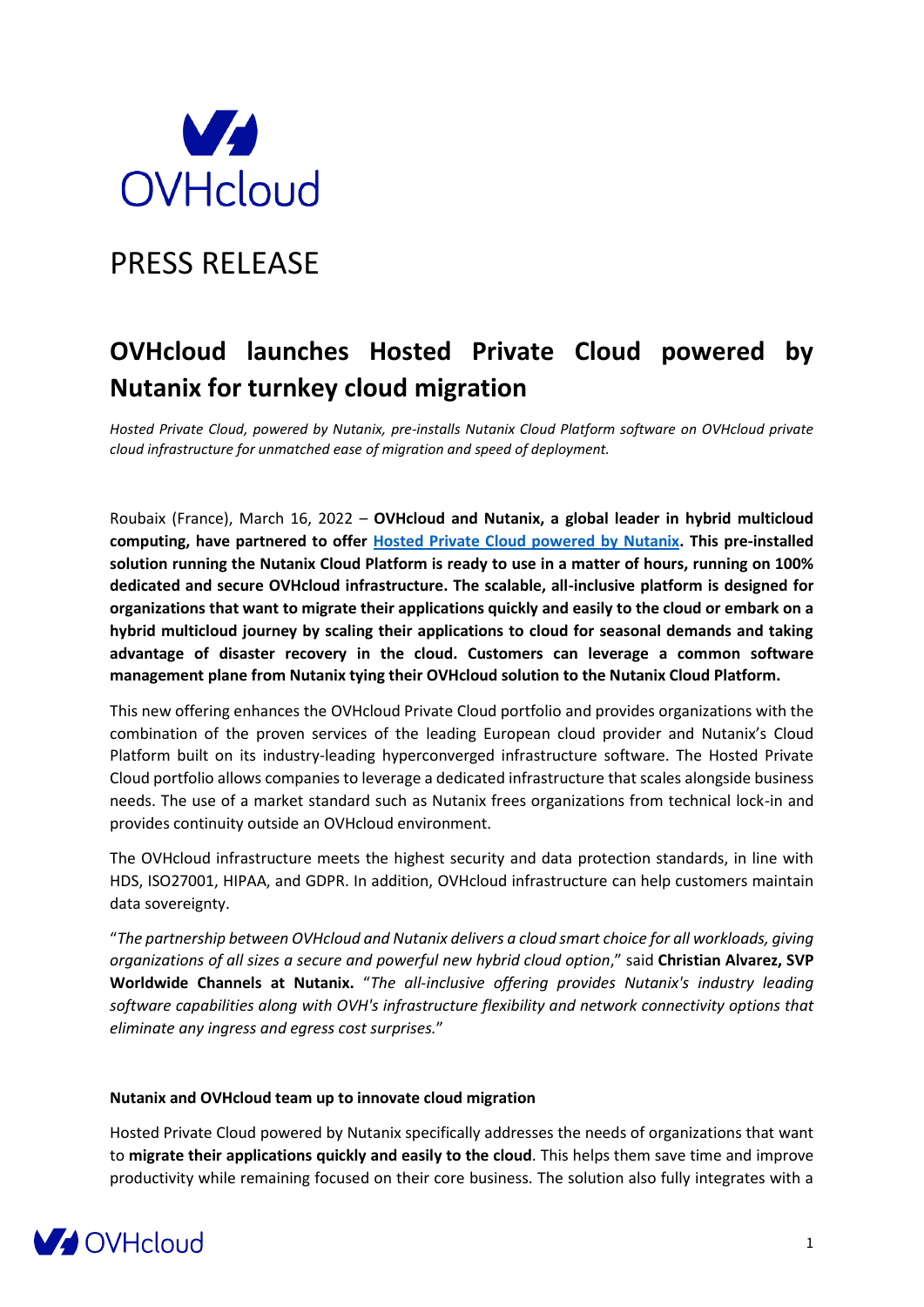**hybrid cloud strategy**, securely tying cloud workloads to those that remain on-premises. Hosted Private Cloud powered by Nutanix is also suitable for businesses wishing to implement **a disaster recovery plan**, since its secondary infrastructure can be switched to the cloud in just a few clicks. Finally, SMBs and large enterprises that experience seasonal variations in business can leverage this solution to **absorb their peak loads in the cloud** without investing heavily in on-premise infrastructure.

"*We are pleased to join forces with Nutanix to help organizations move toward new opportunities in the field of hyperconvergence. This new private cloud offering combines the best of our two companies and complements our solutions, to offer businesses outstanding services that are suited to their specific needs,*" said Thierry Souche, Chief Technology Officer at OVHcloud.

### **The best of both OVHcloud and Nutanix, the respective leaders in private cloud and hybrid multicloud.**

The Hosted Private Cloud powered by Nutanix solution is a competitive and unique all-inclusive offering that combines hardware, software, installation, and configuration, including network. It allows OVHcloud customers and partners to save installation and configuration time. With complete support for consumption-based pricing across the stack (Nutanix software and OVHcloud Bare Metal hardware), it also enables them to streamline their expenses, and move from CapEx to OpEx. It consists of predeployed Nutanix clusters, exclusive to the Hosted Private Cloud powered by Nutanix offering, including:

- Pre-installed Nutanix software.
- Latest generation OVHcloud High Grade HCI Bare Metal servers for optimal performance.
- Configurations starting with a minimum of three high-performance nodes with built in resiliency.
- Choice of hosting locations in European data centers in Roubaix (France) and Gravelines (France), and North American data centers in Beauharnois (Canada).
- Flexible, on-demand infrastructure with instant, fully automated access and provisioning. This allows organizations to easily scale up capacity as processing and storage requirements change.

### **Availability**

Announced at Ecosystem Experience in November 2021, OVHcloud's Hosted Private Cloud powered by Nutanix solution is available now in Europe and Canada. Prices start at €5,336 excluding VAT per month, including the Nutanix software, with a minimum configuration of three nodes and a 24-month commitment. Like all OVHcloud products, this offering is based on a robust and sustainable infrastructure. It features an industry leading price/performance ratio and predictable pricing and allows organizations the choice of location so they can maintain control of their cloud strategy, security, and data. In addition, thanks to its vertically integrated business model, OVHcloud can offer its customers infrastructures that both meet its commitments to an ethical cloud and are sustainable as a result of resource efficiency and circular economy.